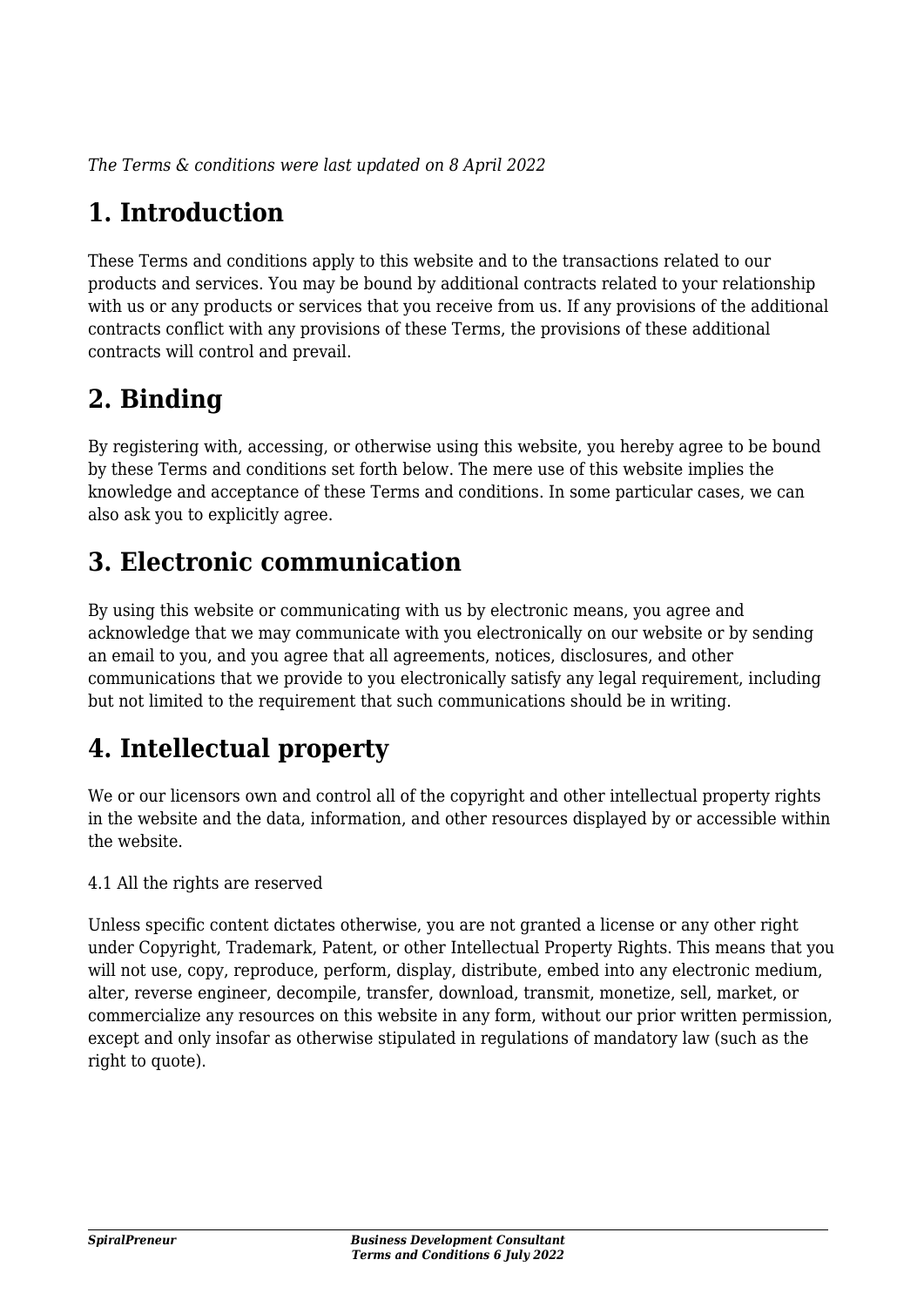# **5. Newsletter**

Notwithstanding the foregoing, you may forward our newsletter in the electronic form to others who may be interested in visiting our website.

# **6. Third-party property**

Our website may include hyperlinks or other references to other party's websites. We do not monitor or review the content of other party's websites which are linked to from this website. Products or services offered by other websites shall be subject to the applicable Terms and Conditions of those third parties. Opinions expressed or material appearing on those websites are not necessarily shared or endorsed by us.

We will not be responsible for any privacy practices or content of these sites. You bear all risks associated with the use of these websites and any related third-party services. We will not accept any responsibility for any loss or damage in whatever manner, however caused, resulting from your disclosure to third parties of personal information.

#### **7. Responsible use**

By visiting our website, you agree to use it only for the purposes intended and as permitted by these Terms, any additional contracts with us, and applicable laws, regulations, and generally accepted online practices and industry guidelines. You must not use our website or services to use, publish or distribute any material which consists of (or is linked to) malicious computer software; use data collected from our website for any direct marketing activity, or conduct any systematic or automated data collection activities on or in relation to our website.

Engaging in any activity that causes, or may cause, damage to the website or that interferes with the performance, availability, or accessibility of the website is strictly prohibited.

### **8. Registration**

You may register for an account with our website. During this process, you may be required to choose a password. You are responsible for maintaining the confidentiality of passwords and account information and agree not to share your passwords, account information, or secured access to our website or services with any other person. You must not allow any other person to use your account to access the website because you are responsible for all activities that occur through the use of your passwords or accounts. You must notify us immediately if you become aware of any disclosure of your password.

After account termination, you will not attempt to register a new account without our permission.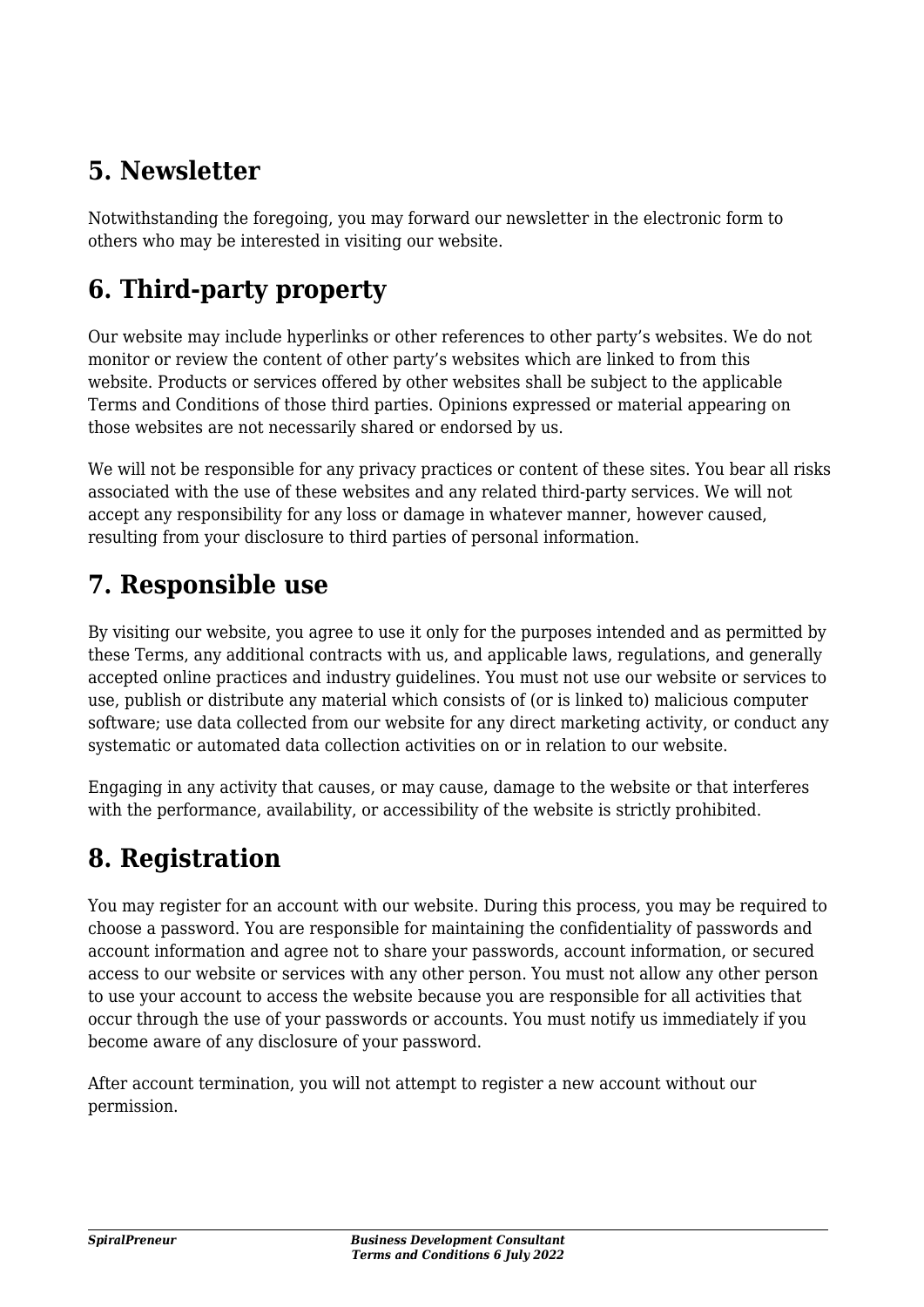# **9. Refund and Return policy**

#### 9.1 Right of withdrawal

You have the right to withdraw from this contract within 14 days without giving any reason.

The withdrawal period will expire after 14 days from the day of the conclusion of the contract.

To exercise the right of withdrawal, you must inform us of your decision to withdraw from this contract by an unequivocal statement (for example a letter sent by post, fax, or email). Our contact details can be found below. You may use the attached model [withdrawal form](https://spiralpreneur.com/wp-content/uploads/complianz/withdrawal-forms/withdrawal-form-en.pdf), but it is not obligatory.

You can also electronically fill in and submit the model withdrawal form or any other unequivocal statement on our [website](https://spiralpreneur.com/contact/).

If you use this option, we will communicate to you an acknowledgement of receipt of such a withdrawal on a durable medium (for example by email) without delay.

To meet the withdrawal deadline, it is sufficient for you to send your communication concerning your exercise of the right of withdrawal before the withdrawal period has expired.

#### 9.2 Effects of withdrawal

If you withdraw from this contract, we shall reimburse you all payments received from you, including the costs of delivery (with the exception of the supplementary costs resulting from your choice of a type of delivery other than the least expensive type of standard delivery offered by us), without undue delay and in any event not later than 14 days from the day on which we are informed about your decision to withdraw from this contract. We will carry out such reimbursement using the same means of payment as you used for the initial transaction unless you have expressly agreed otherwise; in any event, you will not incur any fees as a result of such reimbursement.

If you requested to begin the performance of services during the withdrawal period, you shall pay us an amount which is in proportion to what has been provided until you have communicated to us your withdrawal from this contract, in comparison with the full coverage of the contract.

Please note that there are some legal exceptions to the right to withdraw, and some items can therefore not be returned or exchanged. We will let you know if this applies in your particular case.

### **10. Idea submission**

Do not submit any ideas, inventions, works of authorship, or other information that can be considered your own intellectual property that you would like to present to us unless we have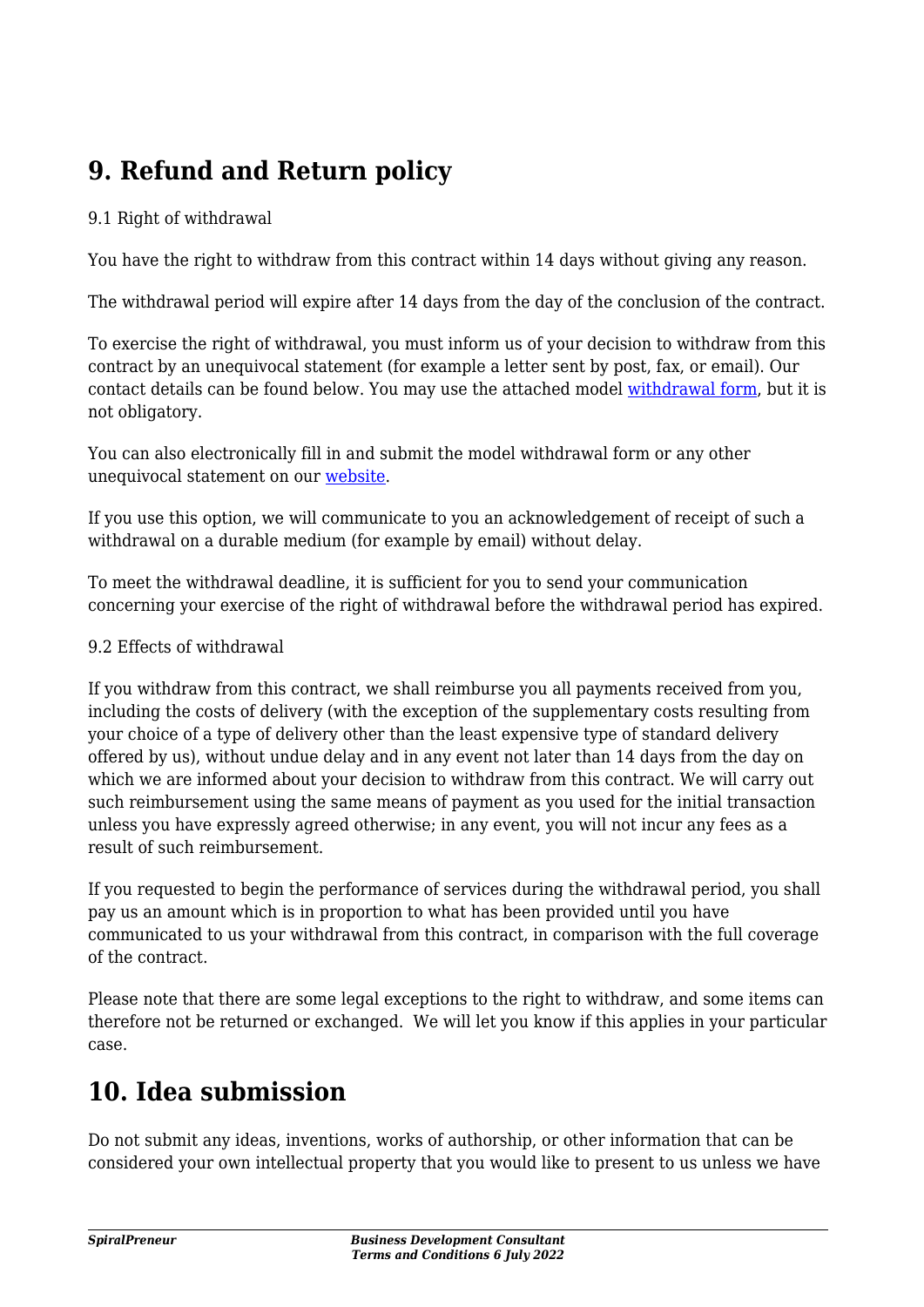first signed an agreement regarding the intellectual property or a non-disclosure agreement. If you disclose it to us absent such written agreement, you grant to us a worldwide, irrevocable, non-exclusive, royalty-free license to use, reproduce, store, adapt, publish, translate and distribute your content in any existing or future media.

# **11. Termination of use**

We may, in our sole discretion, at any time modify or discontinue access to, temporarily or permanently, the website or any Service thereon. You agree that we will not be liable to you or any third party for any such modification, suspension or discontinuance of your access to, or use of, the website or any content that you may have shared on the website. You will not be entitled to any compensation or other payment, even if certain features, settings, and/or any Content you have contributed or have come to rely on, are permanently lost. You must not circumvent or bypass, or attempt to circumvent or bypass, any access restriction measures on our website.

# **12. Warranties and liability**

Nothing in this section will limit or exclude any warranty implied by law that it would be unlawful to limit or to exclude. This website and all content on the website are provided on an "as is" and "as available" basis and may include inaccuracies or typographical errors. We expressly disclaim all warranties of any kind, whether express or implied, as to the availability, accuracy, or completeness of the Content. We make no warranty that:

- this website or our content will meet your requirements;
- this website will be available on an uninterrupted, timely, secure, or error-free basis.

Nothing on this website constitutes or is meant to constitute, legal, financial or medical advice of any kind. If you require advice you should consult an appropriate professional.

The following provisions of this section will apply to the maximum extent permitted by applicable law and will not limit or exclude our liability in respect of any matter which it would be unlawful or illegal for us to limit or to exclude our liability. In no event will we be liable for any direct or indirect damages (including any damages for loss of profits or revenue, loss or corruption of data, software or database, or loss of or harm to property or data) incurred by you or any third party, arising from your access to, or use of, our website.

Except to the extent any additional contract expressly states otherwise, our maximum liability to you for all damages arising out of or related to the website or any products and services marketed or sold through the website, regardless of the form of legal action that imposes liability (whether in contract, equity, negligence, intended conduct, tort or otherwise) will be limited to the total price that you paid to us to purchase such products or services or use the website. Such limit will apply in the aggregate to all of your claims, actions and causes of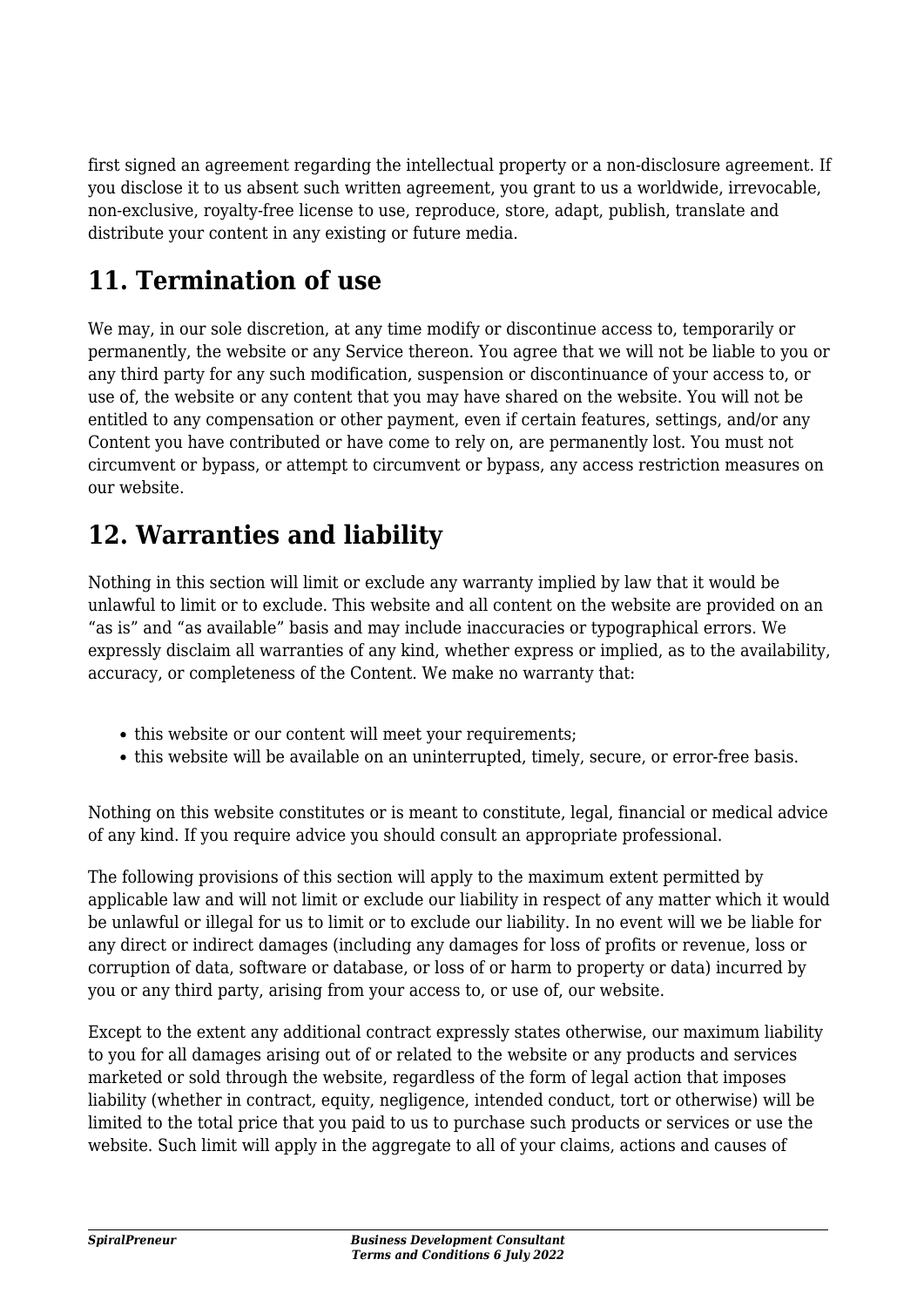action of every kind and nature.

# **13. Privacy**

To access our website and/or services, you may be required to provide certain information about yourself as part of the registration process. You agree that any information you provide will always be accurate, correct, and up to date.

We have developed a policy to address any privacy concerns you may have. For more information, please see our [Privacy Statement](https://spiralpreneur.com/privacy-policy/) and our [Cookie Policy](https://spiralpreneur.com/cookie-policy-eu/).

### **14. Export restrictions / Legal compliance**

Access to the website from territories or countries where the Content or purchase of the products or Services sold on the website is illegal is prohibited. You may not use this website in violation of export laws and regulations of The Netherlands.

## **15. Affiliate marketing**

Through this Website we may engage in affiliate marketing whereby we receive a percentage of or a commission on the sale of services or products on or through this website. We may also accept sponsorships or other forms of advertising compensation from businesses. This disclosure is intended to comply with legal requirements on marketing and advertising which may apply, such as the US Federal Trade Commission Rules.

#### **16. Assignment**

You may not assign, transfer or sub-contract any of your rights and/or obligations under these Terms and conditions, in whole or in part, to any third party without our prior written consent. Any purported assignment in violation of this Section will be null and void.

# **17. Breaches of these Terms and conditions**

Without prejudice to our other rights under these Terms and Conditions, if you breach these Terms and Conditions in any way, we may take such action as we deem appropriate to deal with the breach, including temporarily or permanently suspending your access to the website, contacting your internet service provider to request that they block your access to the website, and/or commence legal action against you.

# **18. Indemnification**

You agree to indemnify, defend and hold us harmless, from and against any and all claims, liabilities, damages, losses and expenses, relating to your violation of these Terms and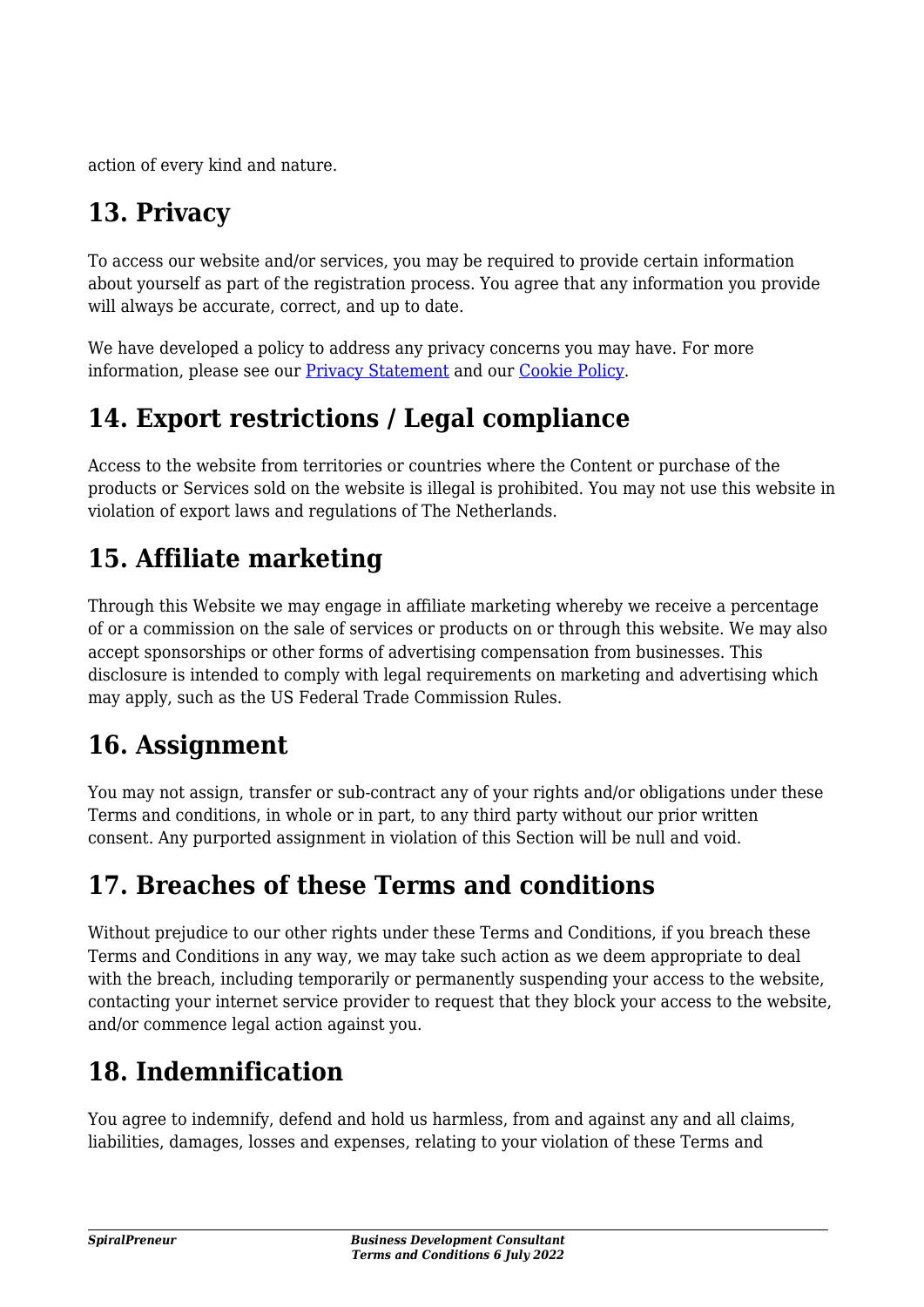conditions, and applicable laws, including intellectual property rights and privacy rights. You will promptly reimburse us for our damages, losses, costs and expenses relating to or arising out of such claims.

## **19. Waiver**

Failure to enforce any of the provisions set out in these Terms and Conditions and any Agreement, or failure to exercise any option to terminate, shall not be construed as waiver of such provisions and shall not affect the validity of these Terms and Conditions or of any Agreement or any part thereof, or the right thereafter to enforce each and every provision.

#### **20. Language**

These Terms and Conditions will be interpreted and construed exclusively in English. All notices and correspondence will be written exclusively in that language.

# **21. Entire agreement**

These Terms and Conditions, together with our [privacy statement](https://spiralpreneur.com/privacy-policy/) and [cookie policy,](https://spiralpreneur.com/cookie-policy-eu/) constitute the entire agreement between you and Spiralpreneur in relation to your use of this website.

# **22. Updating of these Terms and conditions**

We may update these Terms and Conditions from time to time. It is your obligation to periodically check these Terms and Conditions for changes or updates. The date provided at the beginning of these Terms and Conditions is the latest revision date. Changes to these Terms and Conditions will become effective upon such changes being posted to this website. Your continued use of this website following the posting of changes or updates will be considered notice of your acceptance to abide by and be bound by these Terms and Conditions.

# **23. Choice of Law and Jurisdiction**

These Terms and Conditions shall be governed by the laws of The Netherlands. Any disputes relating to these Terms and Conditions shall be subject to the jurisdiction of the courts of The Netherlands. If any part or provision of these Terms and Conditions is found by a court or other authority to be invalid and/or unenforceable under applicable law, such part or provision will be modified, deleted and/or enforced to the maximum extent permissible so as to give effect to the intent of these Terms and Conditions. The other provisions will not be affected.

# **24. Contact information**

This website is owned and operated by Spiralpreneur.